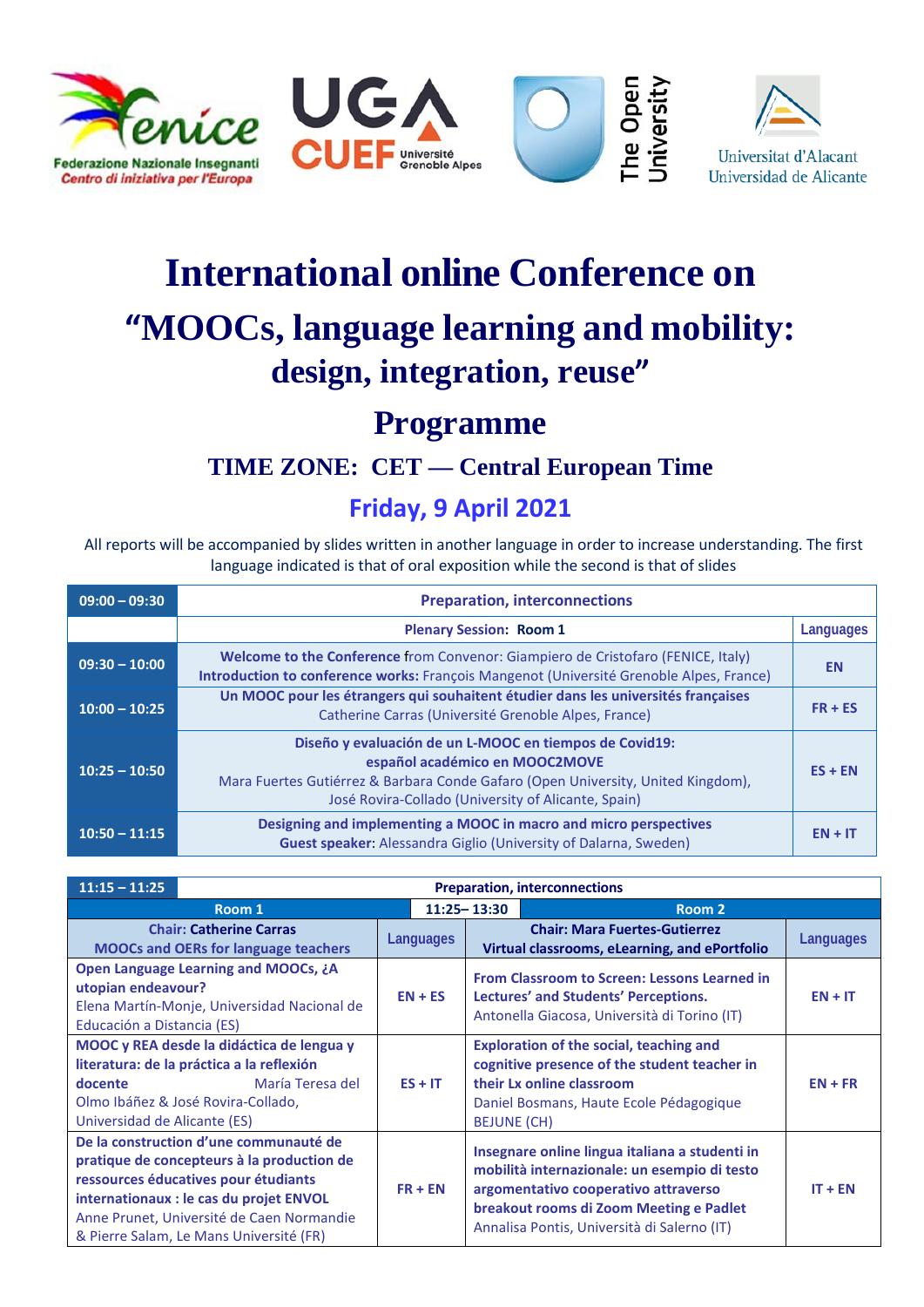| <b>Open Educational Resources (OER) and</b><br><b>Universal Design for Learning (UDL): A</b><br><b>Winning Combination to Enhance Human</b><br><b>Diversity and Uniqueness</b><br>Alessandro Iannella, Università di Milano &<br>Sara Marani, Università di Pisa (IT) | $EN + IT$ | University students' perceptions of<br>simultaneous online interaction in English as a<br><b>Foreign Language classes</b><br>Evelina Jaleniauskienė & Donata Lisaitė, Kaunas<br>University of Technology (LT) | $EN + ES$ |
|-----------------------------------------------------------------------------------------------------------------------------------------------------------------------------------------------------------------------------------------------------------------------|-----------|---------------------------------------------------------------------------------------------------------------------------------------------------------------------------------------------------------------|-----------|
| Using OERs to promote learner autonomy in<br>distance language learning. A case study.<br>Antonella Giacosa & Maria Carmela Zaccone,<br>Università di Torino (IT)                                                                                                     | $EN + IT$ | Des formations hybrides à défaut de mobilité<br>Eve Lejot & Leslie Molostoff, Université du<br>Luxembourg (LU)                                                                                                | $FR + EN$ |

#### **13:30– 14:00 Break**

| $14:00 - 14:10$                                                             | <b>Preparation, interconnections</b>                                                                                                                                         |                           |                                                                                                                              |                                                                                                                                                                                                                                                        |           |  |
|-----------------------------------------------------------------------------|------------------------------------------------------------------------------------------------------------------------------------------------------------------------------|---------------------------|------------------------------------------------------------------------------------------------------------------------------|--------------------------------------------------------------------------------------------------------------------------------------------------------------------------------------------------------------------------------------------------------|-----------|--|
|                                                                             | Room 1                                                                                                                                                                       | $14:10 - 15:50$<br>Room 2 |                                                                                                                              |                                                                                                                                                                                                                                                        |           |  |
| <b>Chair: François Mangenot</b><br><b>LMOOCs and pedagogical approaches</b> |                                                                                                                                                                              | Languages                 | <b>Chair: José Rovira-Collado</b><br>Technologies and/or Multimedia to support<br>multilingualism and international Mobility |                                                                                                                                                                                                                                                        | Languages |  |
| New medium but old messages?                                                | Richard Chapman, Università di Ferrara (IT)                                                                                                                                  | $EN + IT$                 |                                                                                                                              | <b>Mobile Apps for Russian Language Learning</b><br>Linda Torresin, Università di Padova (IT)                                                                                                                                                          | $EN + IT$ |  |
| Alicante (ES)                                                               | ¿Es la cultura importante en los MOOC?<br>María Tabuenca Cuevas, Universidad de                                                                                              | $ES + EN$                 | Benincasa (IT)                                                                                                               | Design solutions for mobile lexicography: the<br>case of Idiomatica<br>Valeria Caruso, Università di Napoli 'L'Orientale'<br>(IT) & Roberta Presta Università Suor Orsola                                                                              | $EN + IT$ |  |
| langues?<br>Genève (CH)                                                     | Le sous-titrage plurilingue dans les MOOCs:<br>une ressource pour l'apprentissage des<br>Mariana Fonseca & Laurent Gajo, Université de                                       | $FR + EN$                 | Cagliari (IT)                                                                                                                | Proyecto Formativo: Prosumirtuación de<br>Contenido digital en un Marco de aprendizaje<br>de Aprendizaje-Servicio (ApS) en la Enseñanza<br>del Español como Lengua Extranjera en<br>Ámbitos Universitarios<br>Héctor Rubén Ríos Santana, Università di | $ES + IT$ |  |
|                                                                             | Implementación y evaluación de MOOC en la<br>enseñanza-aprendizaje de la gramática<br>española para los alumnos sinohablantes<br>Yun Ting Huang, Universidad Providence (TW) | $ES + EN$                 |                                                                                                                              | Un'esperienza CLIL in aula 3.0<br>Flora Sisti & Susanna Pigliapochi, Università di<br>Urbino Carlo Bo (IT)                                                                                                                                             | $IT+EN$   |  |

| <b>Preparation, interconnections</b><br>$15:50 - 16:00$                                                                                                |                 |                       |                                                                                                                                                                                         |           |  |
|--------------------------------------------------------------------------------------------------------------------------------------------------------|-----------------|-----------------------|-----------------------------------------------------------------------------------------------------------------------------------------------------------------------------------------|-----------|--|
| Room 1                                                                                                                                                 | $16:00 - 17:40$ | Room <sub>2</sub>     |                                                                                                                                                                                         |           |  |
| <b>Chair: Letizia Cinganotto</b><br><b>LMOOCs and pedagogical approaches</b>                                                                           |                 | Languages             | <b>Chair: Alessandra Giglio</b><br><b>Technologies and/or Multimedia to support</b><br>multilingualism and international Mobility                                                       | Languages |  |
| <b>LMOOCs and multilinguism: designing and</b><br>adjusting an LMOOC in a Multilingual<br><b>Perspective</b><br>Christelle Hoppe, PLIDAM (INALCO) (FR) |                 | $EN + FR$             | 7Ling nel panorama delle app per<br>l'apprendimento linguistico: analisi,<br>descrizione e valutazione<br>Matteo Viale & Eugenio Cannovale-Palermo,<br>Università di Bologna (IT)       | $IT + EN$ |  |
| LMOOCs - tra vecchie sfide e nuove possibilità<br>Sabine Hoffmann, Università di Palermo (IT)                                                          |                 | $IT + EN$<br>Tourism. | eLearning and ESP. Teaching English for<br>Silvia Pireddu, Università di Torino (IT)                                                                                                    | $EN + IT$ |  |
| <b>Motivation to engage in MOOC courses</b><br>Theodoros Vavouras, Aristotle University of<br>Thessaloniki (GR)                                        |                 | $EN + IT$<br>(TT)     | <b>Enhancing the French language learning</b><br>experience with WhatsApp<br>Mathilde Dallier, University of the West Indies                                                            | $EN + FR$ |  |
| Position of the educational technologist in<br>creating videos for a MOOC<br>Doryce Corny, Le Mans Université (FR)                                     |                 | $EN + FR$             | Internationalisation in the time of Covid.<br><b>Online and English as Media of Instruction at</b><br>the University. A case study.<br>Mariangela Picciuolo, Università di Bologna (IT) | $EN + IT$ |  |

**End of the 1st Day**